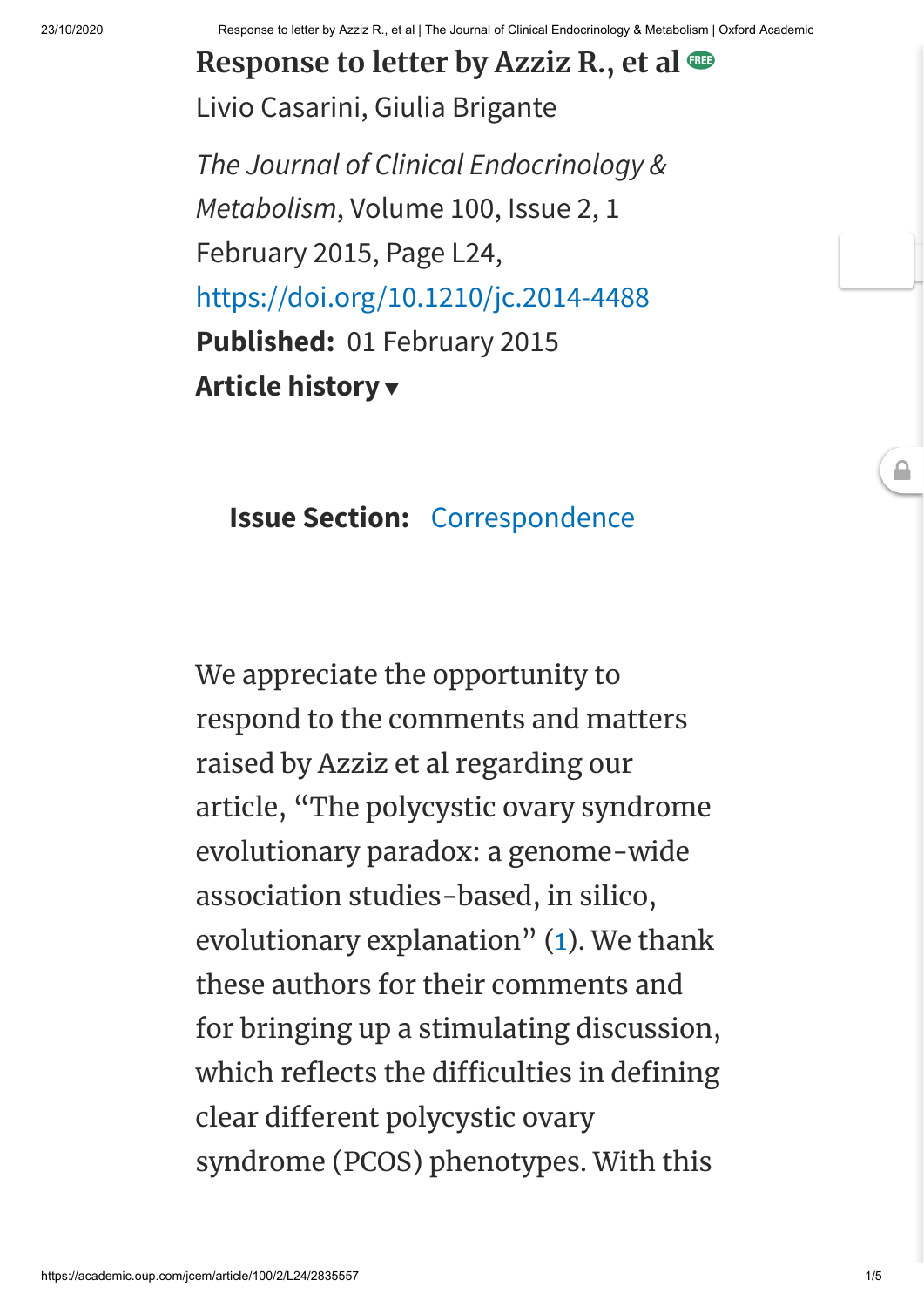23/10/2020 Response to letter by Azziz R., et al | The Journal of Clinical Endocrinology & Metabolism | Oxford Academic

letter, we have the possibility to better explain our opinion in this regard.

We agree with Azziz et al about the intimate connection of PCOS clinical features, from the androgenic to the metabolic ones. Our intention was to define a prevalent trait for each group, having in mind that the phenotypes of PCOS are hardly separable. This has been summarized at the end of the introductive paragraph of PCOS phenotypic features. The use of the nomenclature, metabolic phenotype and hyperandrogenic phenotype, was aimed at simplifying the comparison of different genetic clusters for an easier presentation of the results.

It is true that any classification of the PCOS phenotypes is itself limited by the wide range of clinical symptoms of this syndrome [\(2](javascript:;)) and the lack of mathematical models for defining them. Even if supported by many authors [\(2](javascript:;)), the suggested differentiation in hyperandrogenic and nonhyperandrogenic forms is, in our

≙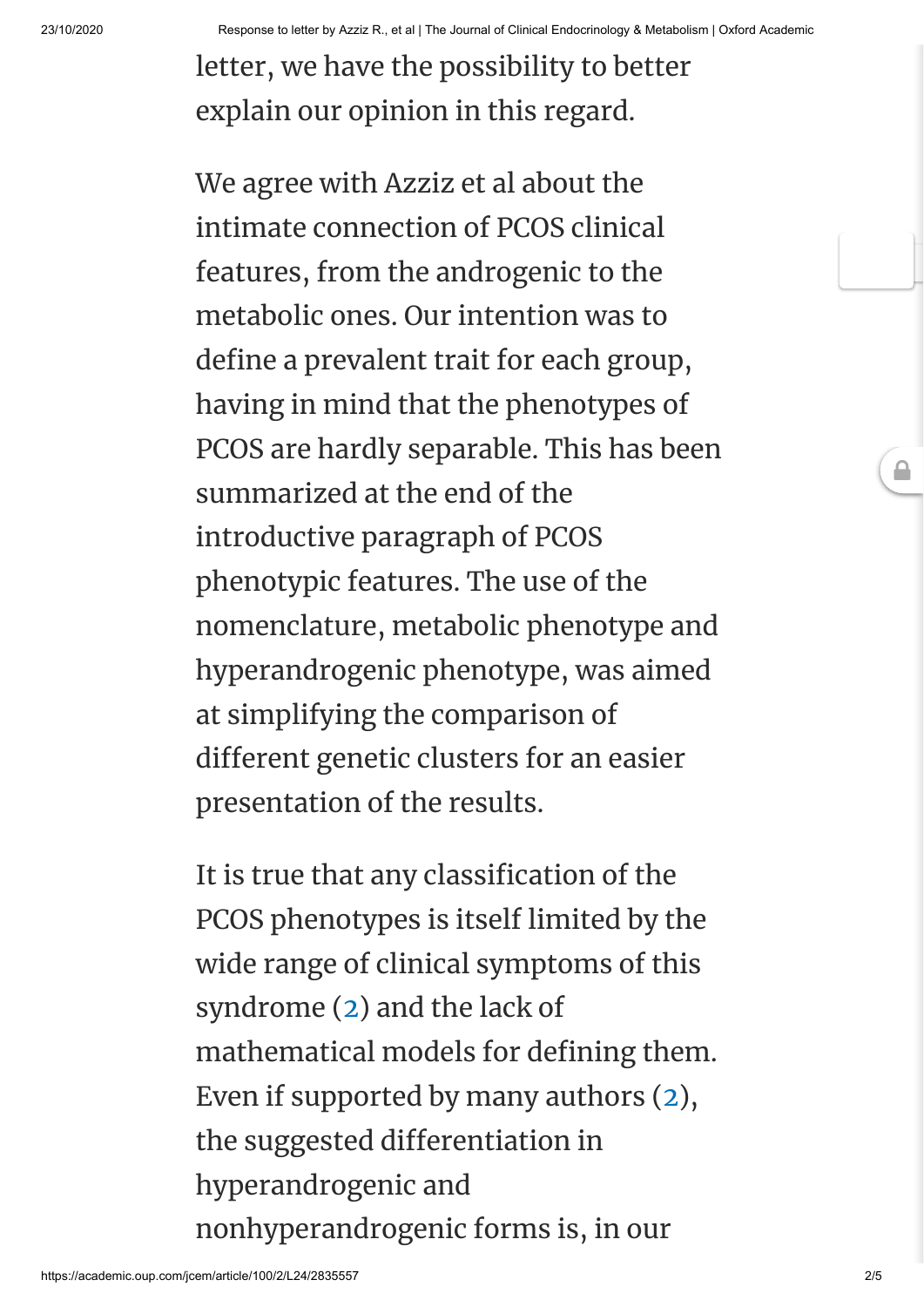opinion, not fully representative of the global possible phenotypes. As previously suggested  $(3, 4)$  $(3, 4)$  $(3, 4)$  $(3, 4)$  and recently remarked by The European Society of Endocrinology ([5](javascript:;)), our data support an important role of the metabolic changes in PCOS-affected women. We think that the metabolic issue must be added to the nomenclature suggested by Azziz et al  $(2)$  $(2)$  $(2)$  in order to better define such a complex syndrome.

In general, all the classifications of human diseases must be carefully taken into account because of the intrinsic nonmathematical nature of the medical science.

Regarding the comment about the previous studies about PCOS and the possible referral and observer bias, we agree that some limits could exist. But we also have to trust the peer-reviewed literature, published in prestigious international journals. The suggestion of developing a statistical system to compensate for this bias is of great interest, and it encourages future studies ≙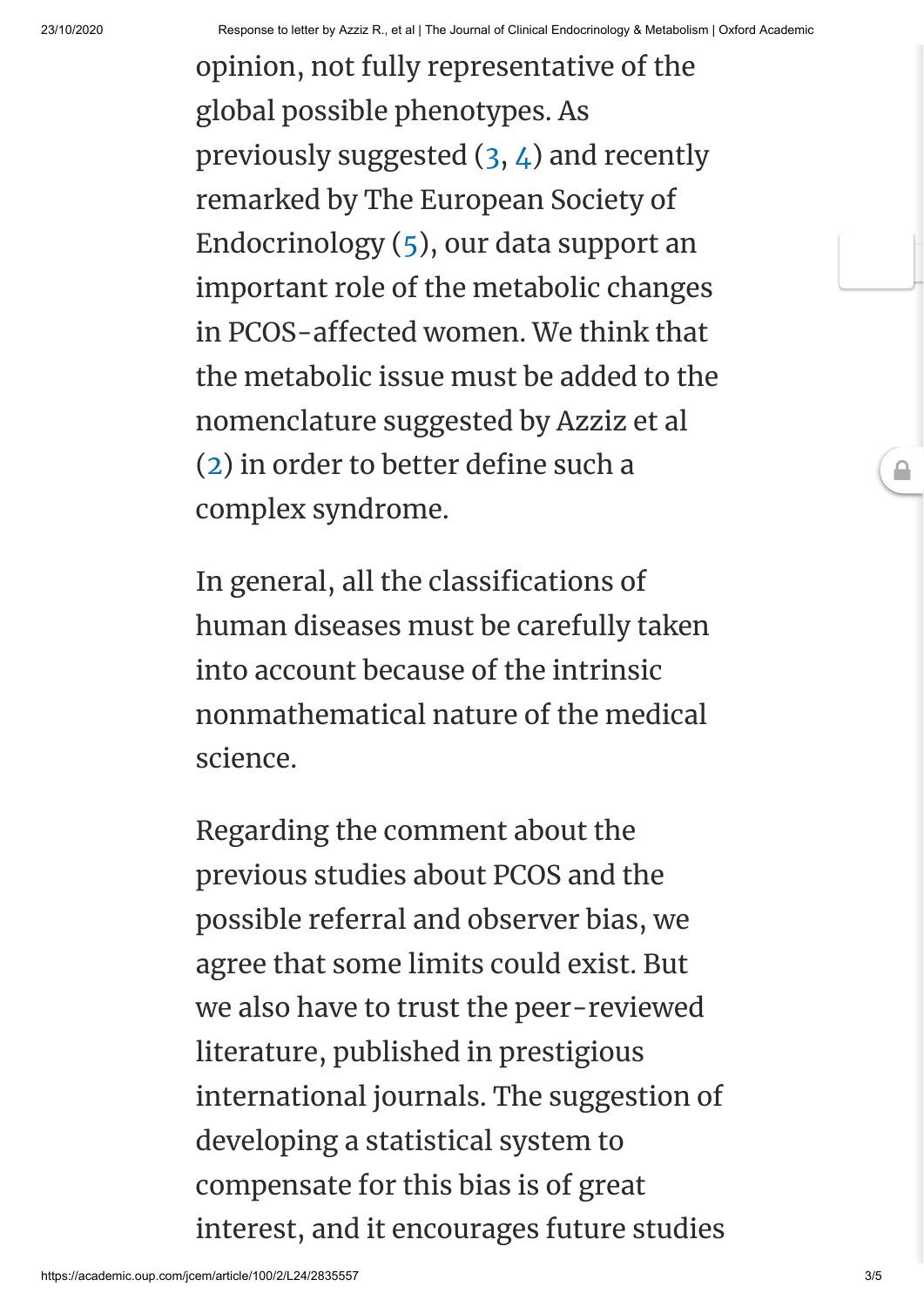## about this fascinating and still not completely explored field.

## **Abbreviations**

**PCOS** polycystic ovary syndrome.

## **References**

- 1. Casarini L, Brigante G. The polycystic ovary syndrome evolutionary paradox: a genomewide association studies-based, in silico, evolutionary explanation. *J Clin Endocrinol Metab*. 2014;99(11):E2412–E2420. [Google Scholar](https://scholar.google.com/scholar_lookup?title=The%20polycystic%20ovary%20syndrome%20evolutionary%20paradox%3A%20a%20genome-wide%20association%20studies-based%2C%20in%20silico%2C%20evolutionary%20explanation&author=L%20Casarini&author=G%20Brigante&publication_year=2014&journal=J%20Clin%20Endocrinol%20Metab&volume=99&pages=E2412-E2420) [Crossref](http://dx.doi.org/10.1210/jc.2014-2703) [PubMed](http://www.ncbi.nlm.nih.gov/pubmed/25093623)
- 2. Azziz R, Carmina E, Dewailly D, et al. . The Androgen Excess and PCOS Society criteria for the polycystic ovary syndrome: the complete task force report. *Fertil Steril*. 2009;91(2):456–488.

[Google Scholar](https://scholar.google.com/scholar_lookup?title=The%20Androgen%20Excess%20and%20PCOS%20Society%20criteria%20for%20the%20polycystic%20ovary%20syndrome%3A%20the%20complete%20task%20force%20report&author=R%20Azziz&author=E%20Carmina&author=D%20Dewailly&publication_year=2009&journal=Fertil%20Steril&volume=91&pages=456-488) [Crossref](http://dx.doi.org/10.1016/j.fertnstert.2008.06.035) [PubMed](http://www.ncbi.nlm.nih.gov/pubmed/18950759)

3. Dunaif A, Fauser BC. Renaming PCOS—a twostate solution. *J Clin Endocrinol Metab*.

 $\triangle$